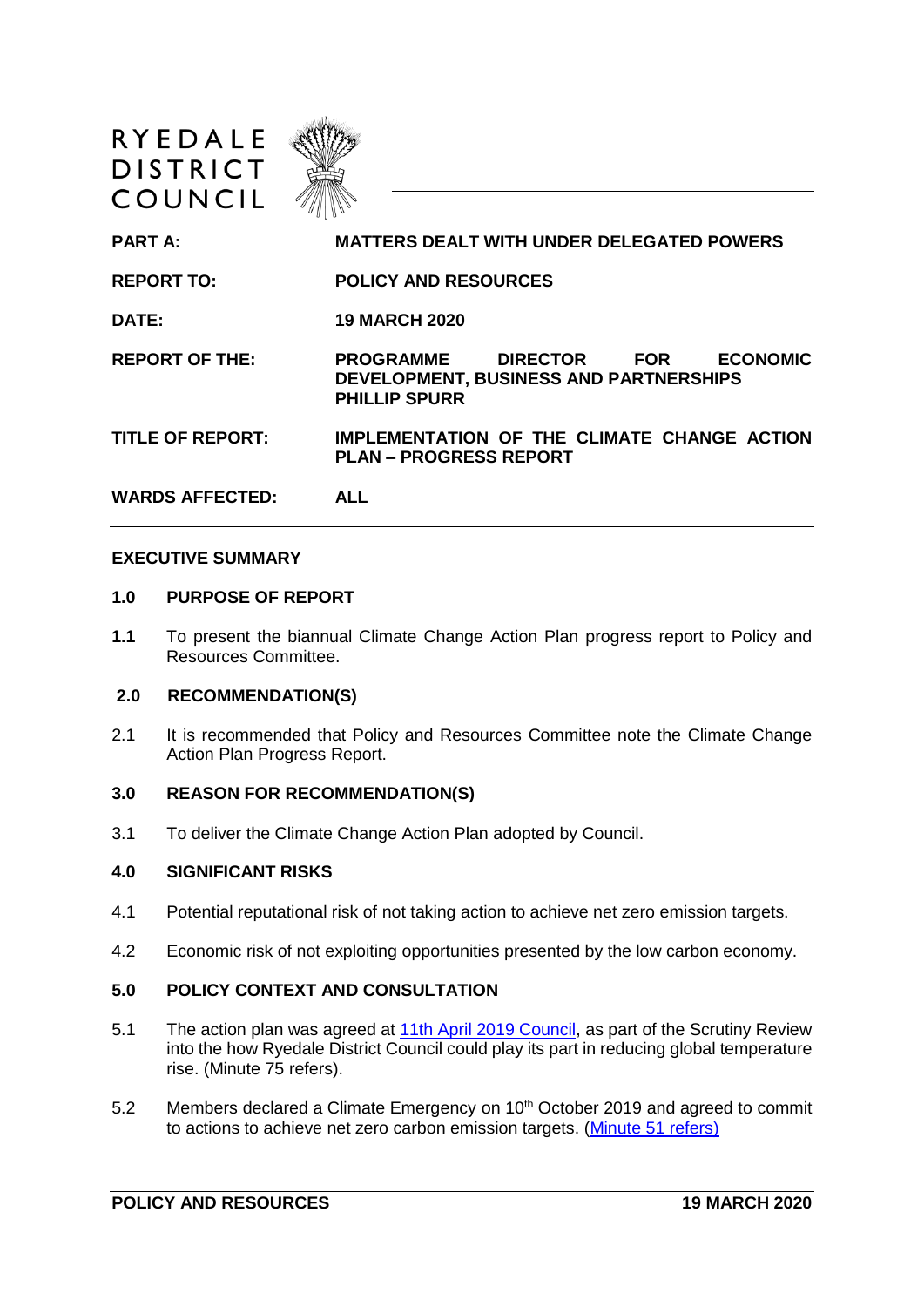5.3 Climate change and zero carbon are key priorities within regional initiatives across the York and Humber area. . These will generate new opportunities for activity in this area and will be the subject of programme of work which RDC will be part of.

# **REPORT**

## **6.0 REPORT DETAILS**

- 6.1 The Climate Change Action Plan latest update is at Annex A
- 6.2 Highlights since the last report in November 2019 include:
	- **i.** Leadership
		- o Members have identified climate change and the environment as emerging priorities for the new Council Plan, which is currently in development.
	- ii. Capital and assets
		- o The programme of RDC owned footway lighting upgrades is currently out to tender. This will reduce energy usage through replacement with LED bulbs and 'part night lighting'. The tender specification also places value on recycling of the existing assets.
		- o The Grass Cutting Procurement specification placed value on biodiversity impact.
		- o Environmental metric data for investment was considered by Members in the Annual Investment Strategy 2020-21. [Paragraph 6.5.18 refers.](https://democracy.ryedale.gov.uk/documents/s48306/Treasury%20Management%20Statement%20and%20Investment%20Strategy%202020-21%20Report%20PR.._.pdf)
		- o An initial meeting with Northern Powergrid has been held regarding 'local energy markets'. This will be followed up with information gathering to ascertain opportunities for RDC to generate or support communities to generate renewable energy for local consumption.
	- iii. Operational and service delivery
		- o The Energy Saving Trust has reported back on a study of the RDC vehicle fleet, including the 'grey fleet' (all staff mileage), to ascertain opportunities for low carbon fleet options.
		- o A Travel to Work survey has been undertaken by staff at RDC and Ryedale House (including Public Service Hub colleagues) to provide evidence for opportunities to reduce private car travel to work. These may include support for car shares and improving facilities for bike storage.
		- o Procurement: West and North Yorkshire Business Rate Pool funding has been awarded, and an application made by RDC, towards developing a low carbon supply chain and procurement toolkit for local authorities. This will enable RDC to include the low carbon agenda at both a strategic and operational level.
		- $\circ$  RDC sponsored the Green Business category awards. Hovingham Market was successful. The community enterprise demonstrated their continued commitment to sustainable actions and sharing their learning with other partners.
		- o Officers are investigating the opportunities to put in EV charging points in each market town and at Ryedale House, with the potential for an EV Pool Car.
- **6.3** Focus in the next 6 months will be on:
	- i. Performance management and measurement, to ensure full alignment to the corporate performance reporting process linked to the new Council Plan.
	- ii. Developing new and updated actions for the Action Plan following outcomes of commissioned feasibility studies and reports. This includes a major piece of research